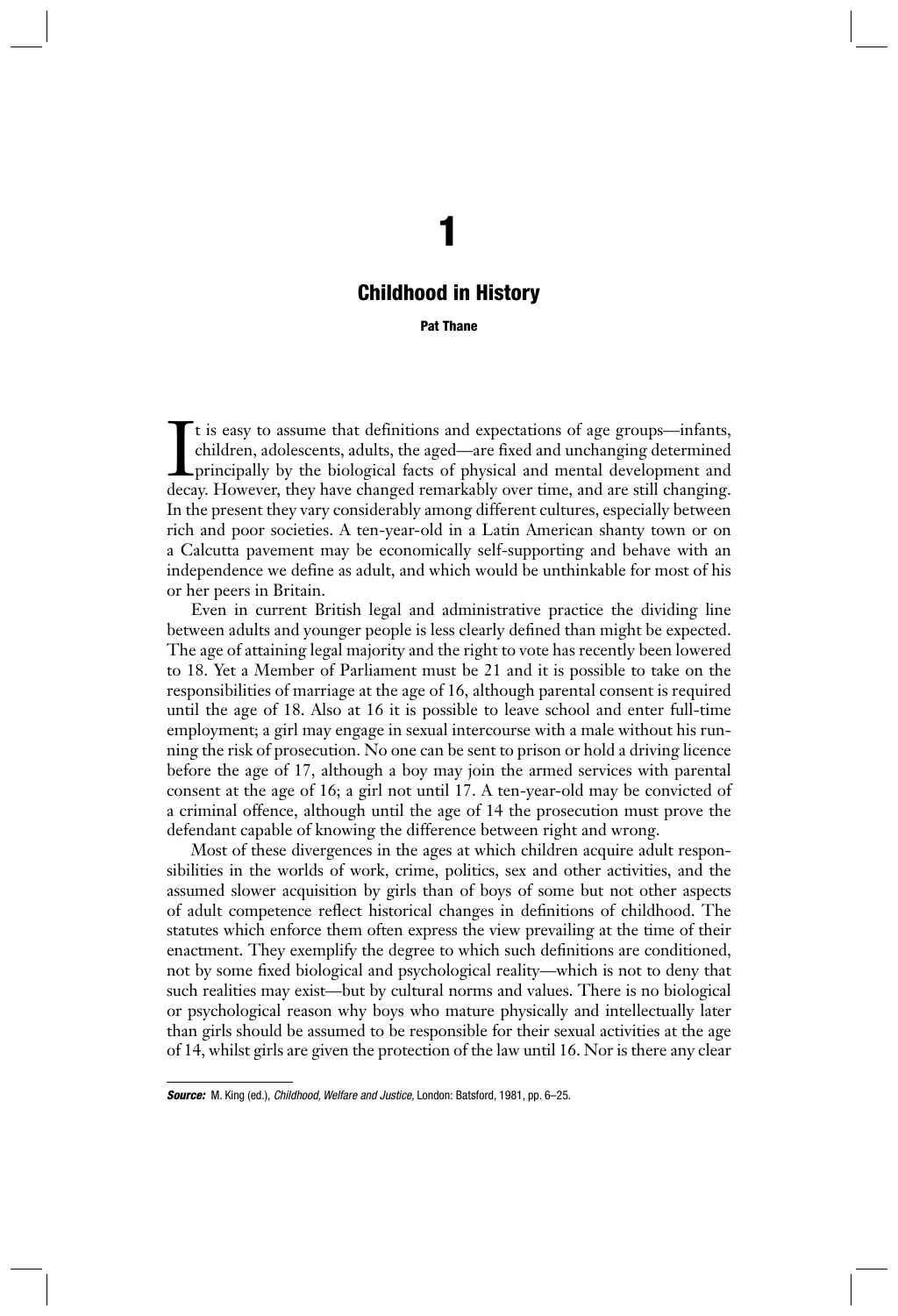reason why individuals should be assumed capable of the considerable responsibilities of conducting a marriage and a home at 16, but unable to carry the responsibility of the vote until 18. Such apparent inconsistencies in social expectations of certain ages are not, as we shall see, a modern phenomenon. These examples, however, demonstrate that currently in Britain we assume that young people gradually during the 'teen' years acquire adult capabilities. This has not always been so.

The current wavering line between 'childhood' and adulthood is the most recent stage in several centuries of change in the definition of the length and responsibilities of both childhood and adulthood. The boundary between infancy and later life has remained largely unchanged. The infant whose power of speech and capacity to carry out other essential functions are limited or non-existent has always been regarded as different and in need of adult care, although, as we shall see, conceptions of the nature even of the infant have changed over time. Change has, however, been more striking in attitudes towards the period between infancy and adulthood.

# **The Emergence of Class and Age Groups**

In the past few years understanding of such historical changes has been much influenced by the work of Philippe Ariès.<sup>1</sup> Ariès has argued that in medieval Europe 'the idea of childhood did not exist'. Rather, individuals moved directly from the physical helplessness and dependency of infancy into adult society—if, that is, they were among the minority who lived to complete this vulnerable early period of life. Thereafter they dressed like adults, spent most of their time in adult company, sharing adult conversation, games, sometimes sexual activities. There was no trace in such activities of the modern consciousness of a particular nature of childhood, distinguishing the child and his or her proper activities, physical and emotional needs, from those of the adult, no assumption that after infancy 'children' required particular treatment. Infants, though treated with care and affection, were hardly regarded as individuals.

'In the tenth century', Ariès points out, 'artists were unable to depict a child except as man on a smaller scale'.<sup>2</sup> He continues: 'In medieval society, the idea of childhood did not exist; this is not to suggest that children were neglected, forsaken or despised. The idea of childhood is not to be confused with affection for children: it corresponds to an awareness of the particular nature of childhood, that particular nature which distinguishes the child from the adult, even the young adult. In medieval society this awareness was lacking. That is why, as soon as the child could live without the constant solicitude of his mother, his nanny or his cradle-rocker, he belonged to adult society.'3

From the thirteenth century, Ariès argued, and most notably in the sixteenth and seventeenth centuries, a new consciousness emerged, at least among the prosperous middle and upper strata or society, of the specific nature childhood, of a period between infancy and adulthood which was different in character from the preceding and succeeding age periods. This was first manifested in an attitude towards children as playthings, creatures to be coddled who were objects of affection and amusement for adults. Childhood in this sense lasted hardly beyond the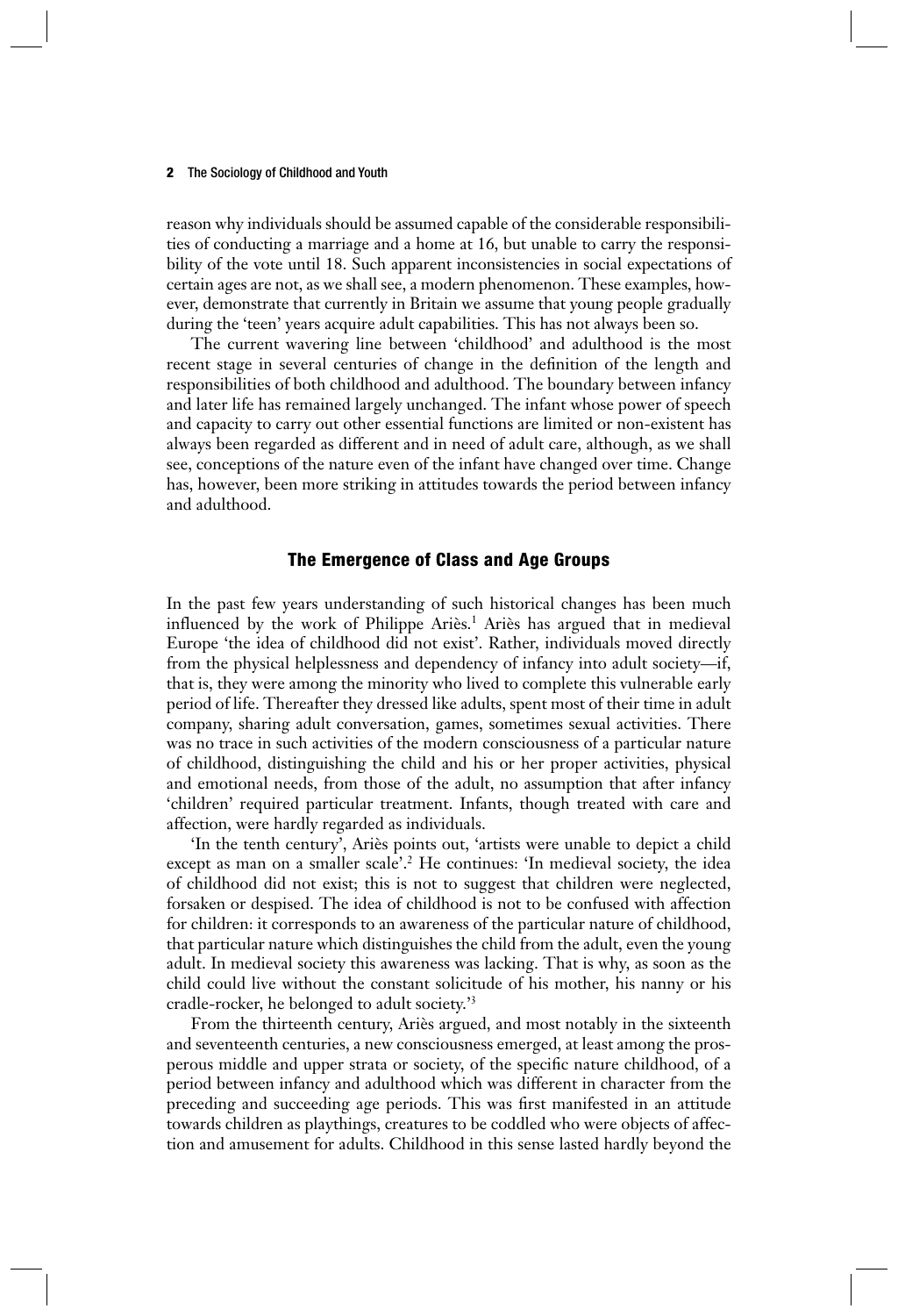age of five or seven. It was marked by the emergence of separate forms of dress for young children and by a conception of children as innocents, unpolluted by adult knowledge.

During the same period, however, Ariès argues that another new concept of childhood began to emerge. This emphasized the need for a period of training and discipline before the individual could acquire full adult capabilities, a training normally in the shape of formal education. It was decisively influenced by the sixteenth-century Reformation with its emphasis both on the importance of a disciplined life and upon the need for a fully formed person to possess the contemporaneously expanding range of knowledge in theology, the humanities and sciences. In addition emerging Calvinism emphasized the depravity rather than the innocence of infancy, that the child was doomed to sin and evil unless controlled and trained by parents and by the schools.

Hence arose the belief in the need for a period of training between infancy and the attainment of adulthood, which lengthened over time as the demands of education and of required adult knowledge increased. The eighteenth- century Enlightenment, with its belief in the capacity and need of human beings to attain full rationality for the good of society, reinforced the emphasis upon the need for a lengthy period of education. These changes in attitude towards childhood were, of course, closely associated with changing expectations of adult. Fully developed adults were increasingly conceived of as individuals with a certain level of knowledge and capabilities. At least ideally, in élite circles adult life became intellectually more demanding and, with the increasing complexity of economic life, technically more demanding. As Ariès puts it: 'Henceforth it was recognized that the child was not ready for life, and that he had to be subjected to a special treatment, a sort of quarantine, before he was allowed to join the adults'.4 It also became less acceptable for adults to spend much time, as they once had, playing 'childish' games except for short periods defined as 'leisure'.

Ariès points out that childhood lengthened faster for boys than for girls; similarly adult life changed more decisively for men than for women. For girls childhood hardly lengthened between the thirteenth and the seventeenth centuries, when they might still be married and in control of households at 14. Also it lengthened faster among the middling strata of society, among the steadily growing numbers of future lawyers, churchmen and burgers, than among the nobility or the labouring poor. Even in the seventeenth century many of the European nobility received little formal education; a few were army officers at 14, or, very rarely, at 11.<sup>5</sup> However in the eighteenth and still more in the nineteenth century, education lasting into the late teens became normal for boys of aristocratic families and increasingly, though to an earlier age, for girls.<sup>6</sup> The children of the labouring poor worked, from necessity, to supplement the family income from the moment that they were physically able to do so, and continued to do so late into the nineteenth century. Their experiences changed as little as those of their parents. Also, notably in the eighteenth century, childhood became increasingly commercialized. Toys, books and games designed specifically for children were invented, produced and marketed among the minority able to buy in Britain as never before; at the same time adult leisure also became increasingly commercialized, both being aspects of the general growth of capitalist enterprise in this period.7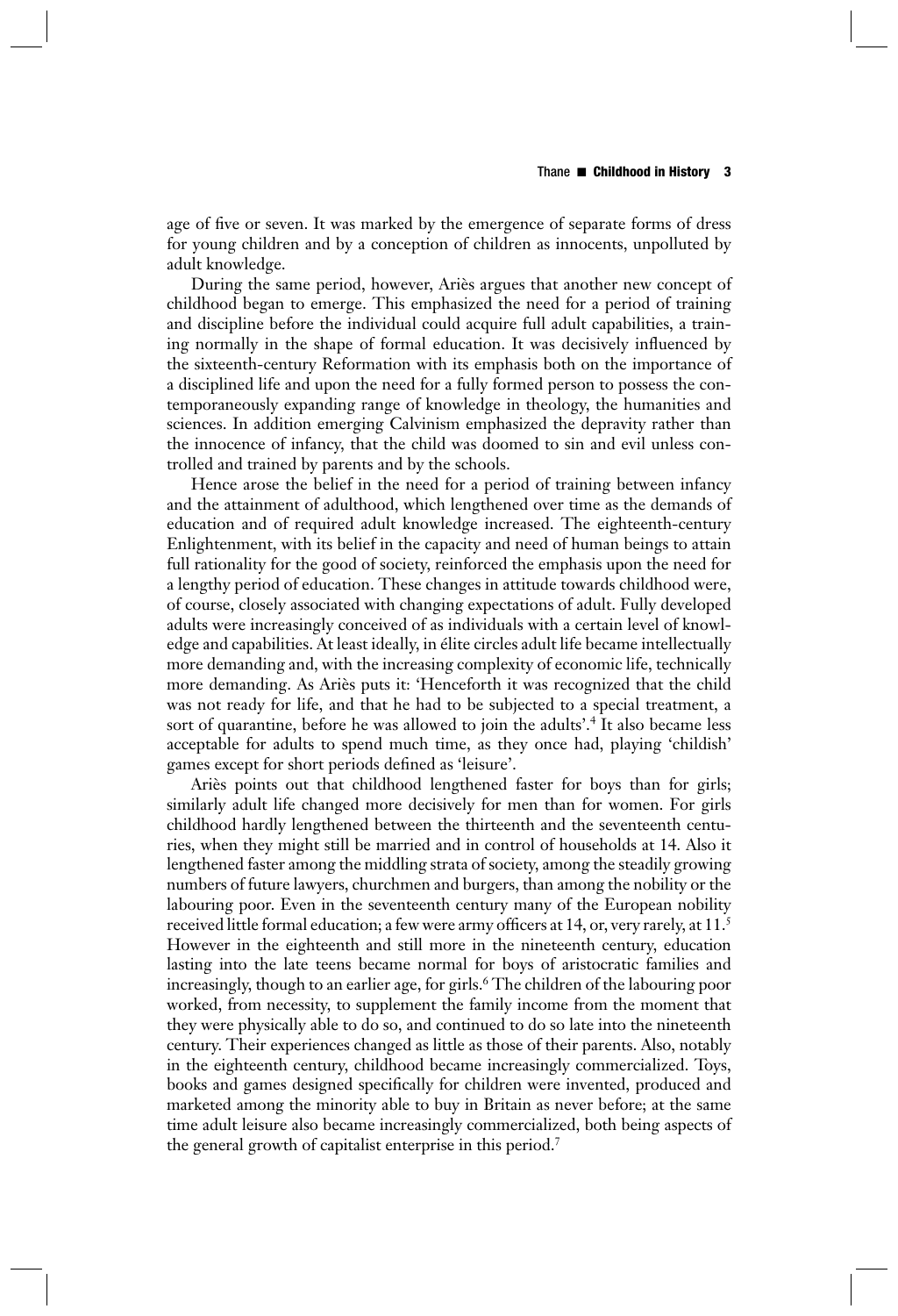In analyzing the reasons for these changes Ariès stresses the influence of ideological change, in particular the influence of Calvinist religion and the philosophy of the Enlightenment. He offers little explanation however for certain phenomena which he detects, in particular that the formal lengthening of childhood came earlier to boys than to girls and first to the professional and commercial middling strata. He points out, but does not explore, that 'there is a remarkable synchronism between the modern age group and the social group: both originated at the same time, and in the same milieu—the middle class'.<sup>8</sup>

If the major forces leading to the lengthening of childhood as Ariès describes it were Calvinist and Enlightenment theory there is no *a priori* reason why boys' lives should have been affected sooner than those of girls. We need also to explain why such theories were differentially attractive to the prosperous middle groups in society not all of whom, if they were engaged in commerce, can be describedas intellectuals and therefore at the forefront of exposure to new ideas,

This leads us to recognize a gap in Ariès explanation, which is the lack of systematic examination of the influence of economic change upon definitions of childhood. The fifteenth to the eighteenth centuries was the period of the emergence of European capitalism, England recognizably became a capitalist economy based upon commerce and capital intensive agriculture and similar changes were evident in France, Holland and elsewhere. Two effects of this change were, first, that those who had any form of access to wealth or property strove to maximize their control over it in order to dispose of it most profitably, and, secondly, that adult life became more demanding—work was more time-consumin, more skill was required—for those directly involved in commerce or in associated professions such as the law. It is therefore reasonable to expect that the middling strata would wish to tighten their control over the next generation, to train them in habits of work-discipline so that carefully acquired wealth was not later dissipated by careless marriages and loose living, and also to train them in the skills required for success in adult life, at least by males.

Such pressures were felt less acutely by great landowners whose wealth was extensive and secure or amongst the landless labouring poor. Only later, as the landed élite felt the pressure of competition for power and wealth from the middling classes, and later still, when a changing industrial economy changed the state's demands upon the labouring poor, requiring higher levels of education, skill and physical and mental efficiency, did certain aspects of the lengthening of childhood, especially the growth of education begin to affect the mass of these higher and lower strata.

There was, then, a clear correspondence between the birth of capitalism, of modern classes and of modern age groups. The emergence of old age as a distinctive category has a similar history to the emergence of childhood. This is not, however, to deny a certain autonomous influence to ideas, such as those of the Reformation, and counter Reformation, among social groups not immediately involved in capitalist economic activity. We cannot ignore for example, the stimulus of the counter-Reformation to the education of potential French Catholic clergy in order to strengthen the hold of the faith.

It is clear, then, that over several centuries, in important respects, notably the spheres of work, education and leisure, the lives of adults and of children have been increasingly differentiated and that this differentiation has primarily been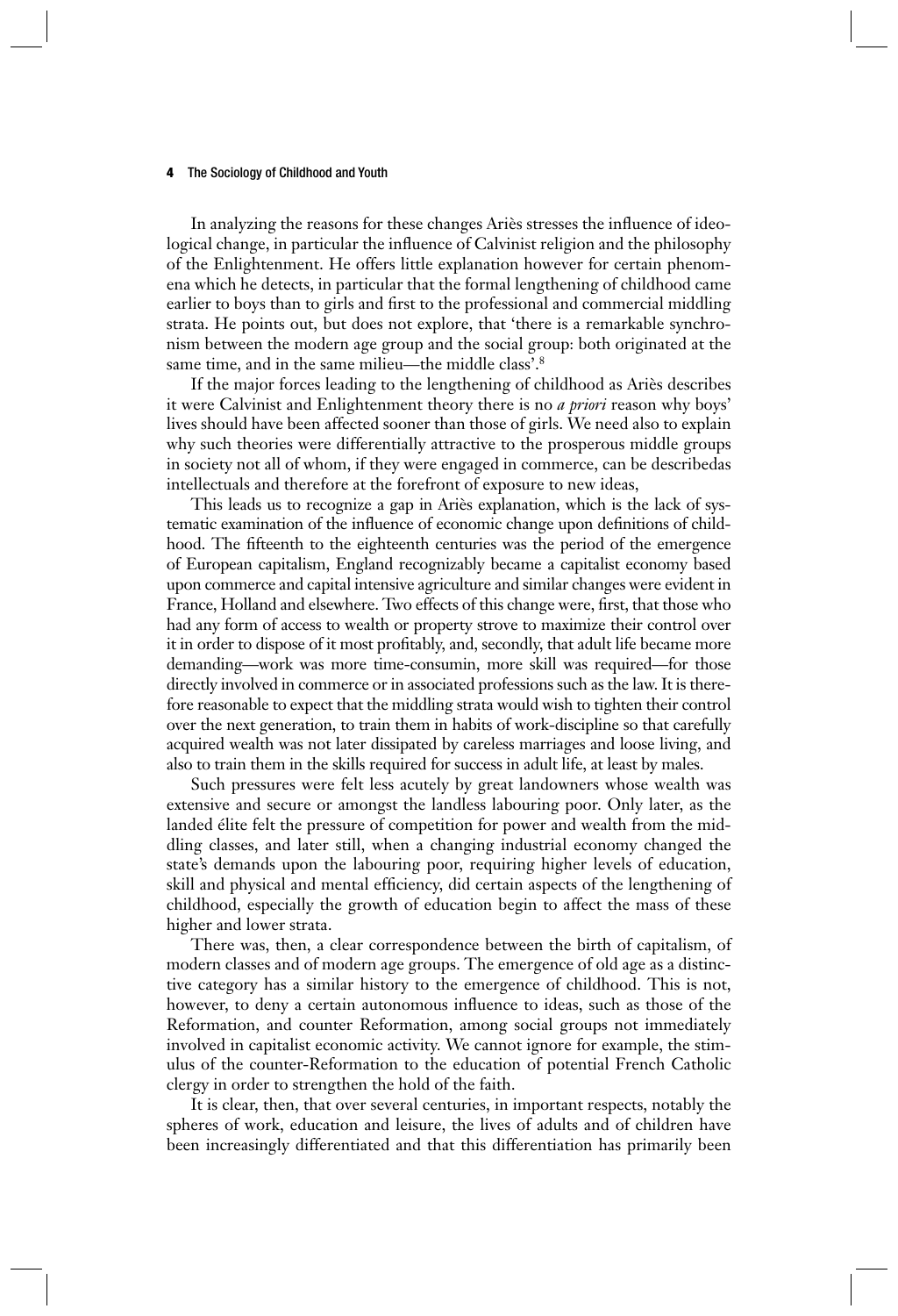conditioned by economic and intellectual rather than by biological change. The 'invention of childhood' long pre-dates the significant decline in child mortality which, it was once thought, enabled parents to invest affection in their children without suffering the distress occasioned by the death of a loved child.<sup>9</sup> Furthermore, the lengthening of childhood has moved inversely with change in the age of attaining physical maturity, which has fallen over time.10

Recognition of the changes described by Ariès has tempted some to go beyond the evidence and conclusions presented by him and others, to suggest that at some point in the remote past children past the age of infancy led lives, and had responsibilities and rights more or less equal in all respects with those of adults, and even to argue that this provides some justification for establishing civil equality between adults and children now.<sup>11</sup> Whatever other arguments may be offered to support this proposition it is extremely doubtful that the totality of historical evidence does so. This is because Ariès does not provide, or offer, a total history of childhood, or of the relations between adults and children. Ariès' central concern was with the history of the family. He argued that the family has grown stronger not weaker over time, and that the strengthening of emotional ties within the family arose largely from the increasing care and concern which parents came to feel towards their increasingly dependent children, as distinct from a previously largely instrumental attitude towards them as inheritors, or, if female, progenitors of lineage and wealth. He did not examine aspects of the relationship of adults and children which were not pertinent to this theme. In these other respects children's rights and responsibilities may have changed over time rather less dramatically than other aspects of their lives. These concern the material position of children, their command over resources, their rights to own property including the property of their own persons.

# **Childhood and Property**

In medieval and early modern Europe property ownership was the crucial defining characteristic of a full member of society. Property ownership meant power and freedom. In Roman law children before the age of majority had no legal rights. The concept of *patria potestas* subordinated them entirely to the control of the father or, if he was deceased, to a male guardian. They could own no property, could not marry without parental permission, could live only where the parent or guardian directed.12 In England after the disappearance of Roman control a distinctive body of law and custom emerged. Up to the Norman Conquest the law, so far as can be ascertained, said nothing specific about the control of a living father over a propetyless child, but; 'It is clear all through the period that the father's power over his children was large.'13 From at least the seventh century the law allowed him, in circumstances of dire necessity, to sell a child under the age of seven, and to veto the marriage of a daughter under 17, although he could not in law enforce a marriage upon an unwilling child.<sup>14</sup>

There is every sign that in Anglo-Saxon England the assumption that children were subordinate to adults was so much taken for granted that there was no apparent need for the law to intervene. The law began to speak on such matters only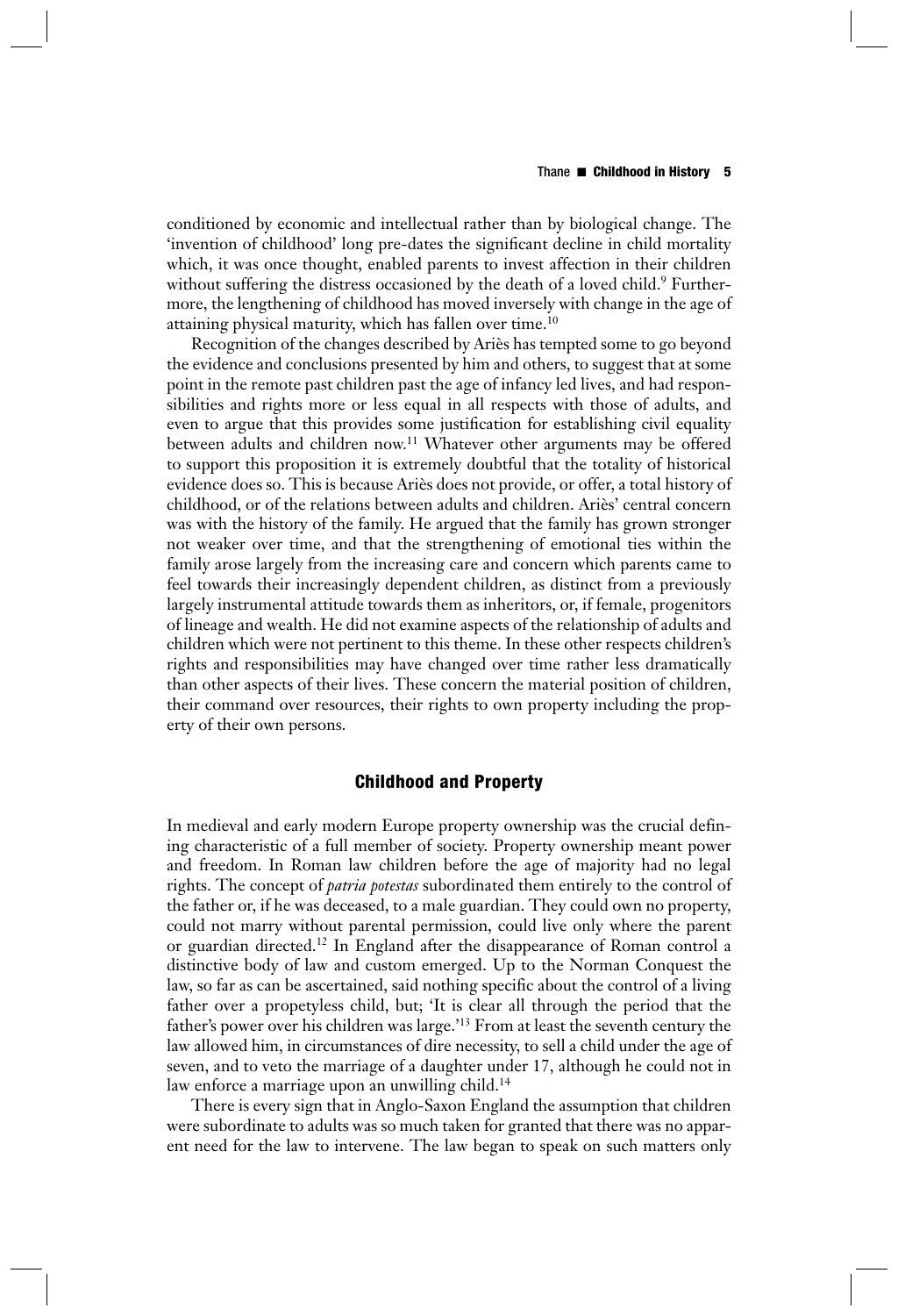'as men grew wealthier and began to traffic in all manner of rights'.<sup>15</sup> Then, disputes arose as to inheritance of property rights. Increasingly in later Anglo-Saxon times tenancy of land became hereditary. It no longer reverted automatically to a superior lord on the death of the tenant. Where the heir was a child, the right to control the land in his or, more rarely, her name until old enough to control it in his or her own right, became recognized as a source of prestige and profit. The resulting competition for the wardship of infant heirs created a need for laws to clarify a situation which arose frequently in a period of high adult mortality.

By 1066 it was established, and continued to be accepted as law after the Norman Conquest, that where an heir was a minor the lord to whom the hereditary tenant owed service obtained legal wardship of the heir. Until the minor attained majority the lord could take the rents and profits of the land for his own use, indeed deal with it as he wished. In return he was obliged to provide for the maintenance of the heir. The lord was also entitled to the body of the heir. Should the latter escape or be seduced away from the lord's custody, the lord could compel his or her return. The lord could sell the heir in marriage; the heir wronged the lord if he or she married without consent, and owed him compensation in such circumstances. The lord could not however compel a marriage 'of a disparaging kind'. In theory these laws of wardship and marriage applied only to land held in return for the obligation of military service to the lord. However by the eleventh century it appears to have applied in practice to all forms of tenure. At this early period the law concerned itself with the 'rights' of children only when they inherited property. It was concerned primarily to secure for the lord maximum profit from the land whilst it was formally held by a minor and to ensure that its future value was not depleted by an unsuitable marriage. The rights of the child were restricted to that of adequate maintenance.16 The value of wardship rights to the guardian is suggested by the fact that the barons had them included in Magna Carta.17 Minors whose fathers were living might inherit land from their maternal family. Normally it was placed in the custody of the father until the heir attained majority, the father acquiring the same rights and obligations as guardians in other circumstances.

By the eleventh century the age of majority in such cases was 21. In the sixth century it had been only ten, by the seventh century 12, although a father had a right to chastise a son until the age of 15. Interestingly, in view of current debate concerning the lengthening of childhood, by the thirteenth century the jurist Bracton was already pointing out that 'in times past girls and boys had soon attained full age (majority); life was rude and there was not much to learn'. He argued that the prolonging of the disabilities and privileges of infancy during medieval times derived from the introduction of heavy armour. The son of a knight (a member of the social élite) could only be regarded as 'of full age' when he was strong enough to bear full armour and fight as a knight.<sup>18</sup>

For inferior classes, holding their land by non-military forms of tenure, in the twelfth century 'full age' remained 14 or 15, the age at which a male could work the land. The son of a burgess attained majority when he could 'count pence, measure cloth and conduct his father's business'. However, increasingly the age of legal majority for the élite was extended to all social classes, 21 being effectively the norm by the thirteenth century. Males and females appeared to have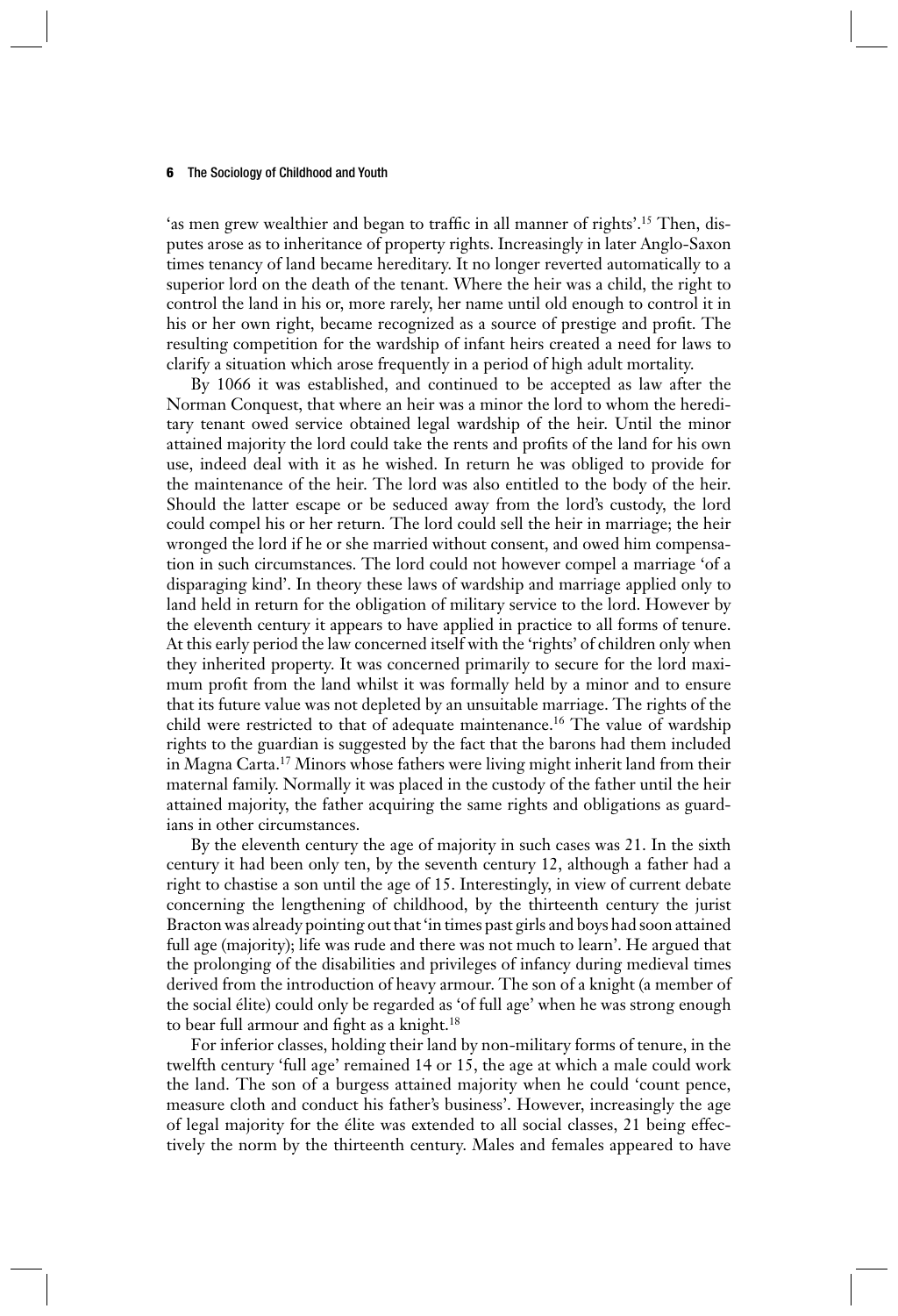reached majority at the same ages.<sup>19</sup> Nevertheless, custom, although the judges frowned upon it, continued to accept lower ages of adult competence for certain activities. Still, by the early seventeenth century, a male could make a will at 14, a female at 12; and a 17-year-old could, on the insistence of canon law, act as executor of a will. Males might marry at 14, girls at 12, until 1929 when the age of marriage was fixed at  $16.^{20}$ 

In earlier times, however, the age of legal majority was only of practical signifi cance for those who inherited property. In 1259 and 1267 the property rights of minors were strengthened by enactments that the guardian must give to the heir on attaining majority the full value of the land left by his predecessor at death, $21$ and account to him for any profits made from the land. This change of law derived less from concern to safeguard the rights of children than from the desire of the King to curb the growing powers of the barons by restricting the extremely valuable gains they made from wardship at the expense of their wards.

This subordinate legal position of minors even by the thirteenth century, arose jointly from the traditional social subordination of minors and from the ambitions of feudal lords to exploit their rights to the full. In the mid-thirteenth century, then, inheritors of property aged under 21 had extremely limited rights to dipose of that property, or of their own persons or to decide whom they could marry; but they did not entirely lack legal rights. The law always, somewhat confusingly, from Anglo-Saxon times, insisted that inherited land was the property of the minor not of the father or guardian. Where inheritance was challenged, the courts normally held the case in abeyance until children attained majority, to prevent their being outmanoeuvred by wily adults. A minor could sue a parent or guardian for mismanagement of the inheritance whilst still a minor. However, he or she was treated differently from adults by the courts. Minors could not appoint adults to speak on their behalf, even an attorney, again due to the danger of adult manipulation of the child. Minors might speak on their own behalf, in which case the court banned close crossexamination lest it confuse the child; for a younger child the court appointed a 'next friend' usually an officer of the court, to plead on his or her behalf; or If the minor was a defendant the court appointed a guardian *ad litem* to speak for him or her. The court therefore historically regarded itself as protector of the minor against the manipulation of adults. This was an expression of the King's traditional role of protector of his weaker subjects as feudal lord above lords. In practice also a young minor was unlikely to be aware of or have access to these legal rights, although an older 'child' was more likely to detect abuse and involve the law.

With the decline of feudalism, rights of guardianship passed from the feudal lord to close male relatives of the heir or to others appointed by the deceased. The rights of the guardian remained as before, including the right to sanction marriage and to the custody of the person of the minor. This right was certainly invoked even for older minors, for example in *Tremain's Case* in 1719 in which: 'Being an infant, he went to Oxford contrary to the orders of his guardian, who would have him go to Cambridge. And the court sent a messenger to carry him from Oxford to Cambridge. And upon his returning to Oxford, there went another, *tam* to carry him to Cambridge, *quam* to keep him there'.<sup>23</sup> Yet from the late seventeenth century, where guardianship rights were abused the minor could invoke the support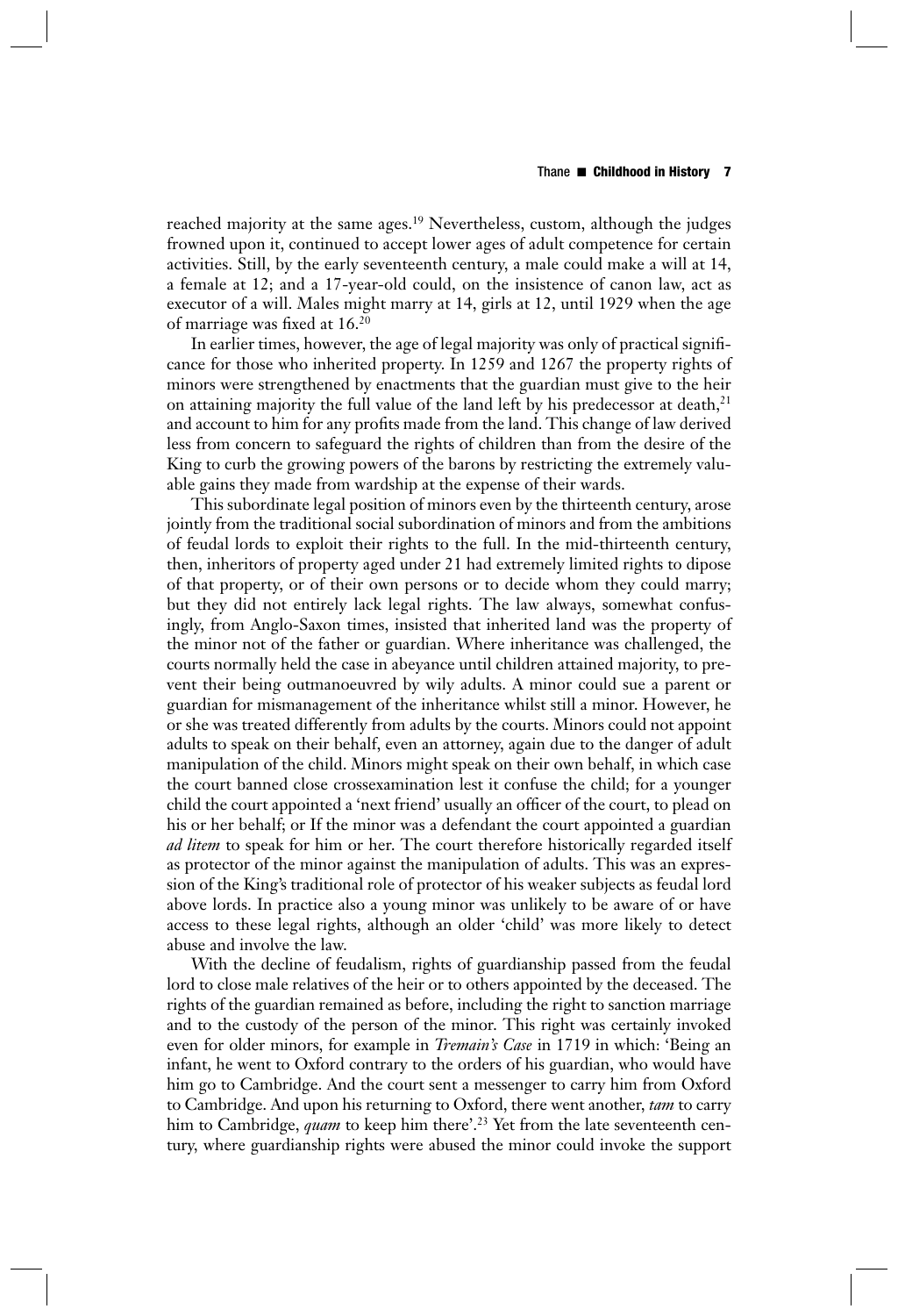of the Court of Chancery, which could if necessary assume wardship again in the name of the King's overriding responsibility for his subjects.<sup>24</sup>

The law was less precise, because rarely invoked, concerning the rights of propertyless children. However, it seems clear that the father could from the earliest times assert his right of custody, to inflict 'reasonable chastisement' and to prevent marriages which he deemed unsuitable.<sup>25</sup> The need for the consent of the parent or guardian for the marriage of minors became and has remained statutorily enforceable.26 For grave injury from an adult the minor could, if he or she was able, sue.

As we have seen, from very early times, the role of the law was chiefly to protect the rights of the parent or guardian against the loss of the property or service which the minor represented. Only if they abused these rights might the law intervene to support the minor. Only from the 1870s did the law acknowledge that the first consideration in deciding who should have custody of a minor was the interests of the child (i.e. whether or not he or she was well cared for), rather than the adult's possessional interest.<sup>27</sup> Also in the nineteenth century the law for the first time gave right of custody to the mother even whilst the father was still living.<sup>28</sup>

In other respects adults and children were not treated equally before the law from an early date Under Edward III previous custom was confirmed in law when it was enacted that a child under seven could not be convicted of a felony. On behalf of a child aged between seven and 14 it could be contended that the defendent did not have 'full knowledge' of the significance of his or her action.<sup>29</sup> By the sixteenth century it was generally accepted that a child would not be asked to give evidence on oath on account of the law.30

# **Working Children**

The evidence so far suggests that even in medieval times children were largely cut off from the world of adults in important areas of their lives—control of their own incomes, and, given the law of custody, control of their own persons, as well as in their liability for crime. The absence of real property rights, of course, did not affect most children, since neither they nor their parents owned property. It can be argued that the children of the labouring poor shared very fully the life of adults until late in the nineteenth century, since they had to work for survival.

However, again, it may be necessary to modify this picture. Due to high adult death rates there was a high level of demand for child labour in England up to the middle of the nineteenth century. This did not necessarily mean that children and young people could be entirely independent at significantly earlier ages than in the present. Children were always paid lower wages than adult males at labouring jobs until at the earliest the mid-teens, i.e. the age at which many now begin to work.<sup>31</sup> In the artisan trades the system of apprenticeship meant that the young worker underwent a long period of low paid training which might also last until around the age of 21.

From the earliest times, children from as young as the age of nine or ten might work away from the home of the parent or guardian, either as apprentices or in such unapprenticed labour as domestic service.<sup>32</sup> They remained however under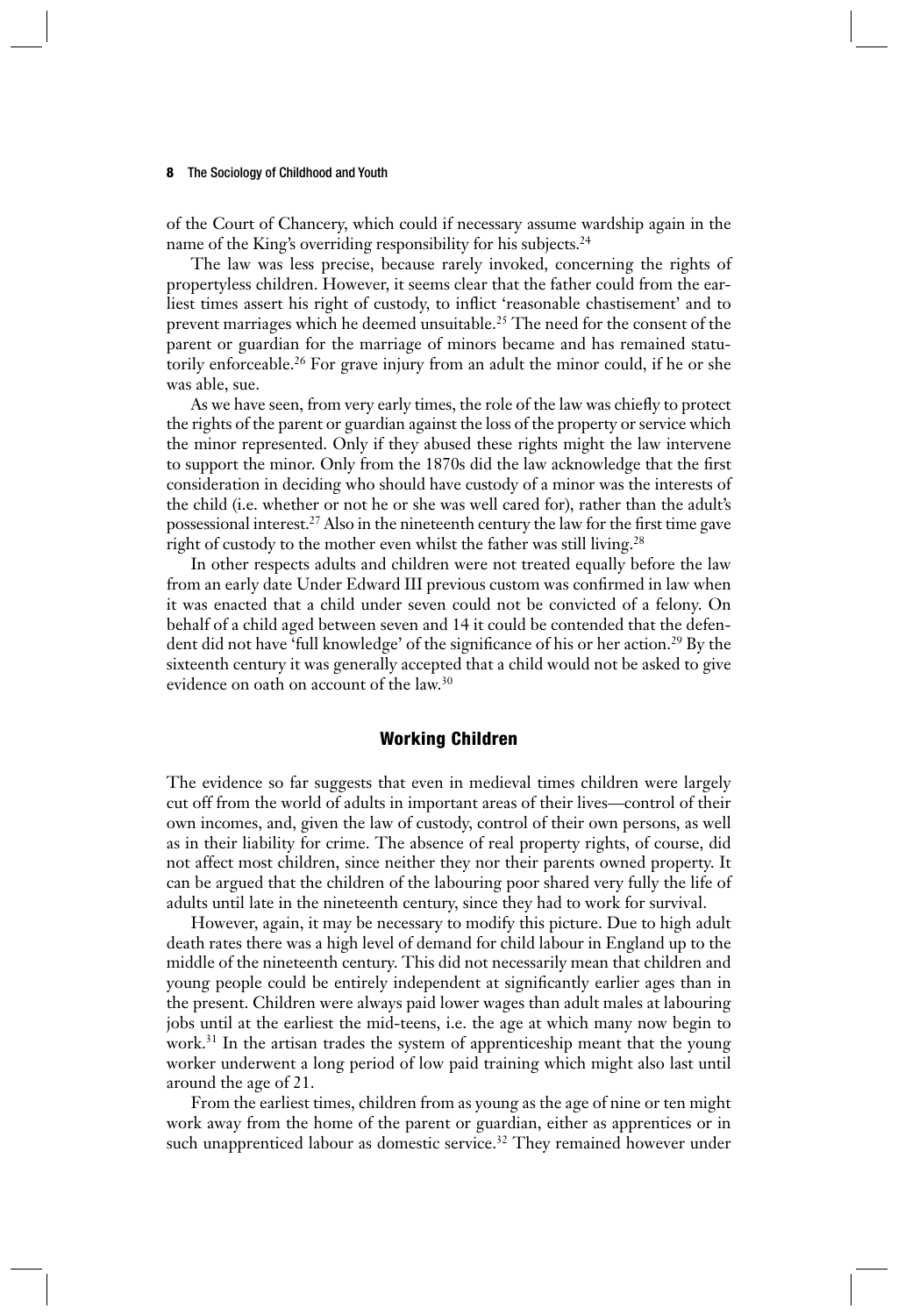#### Thane ■ **Childhood in History 9**

the control of their masters or employers, their movements determined by agreement between parent or guardian and employer under the laws of custody. Where a family owned or had permanent tenure of a small farm the child or children who was/were the potential inheritors of the land might remain under very close parental control, prevailed, for example, from marriage until the time came to inherit hence, for example, the traditionally high age of marriage in rural Ireland.<sup>33</sup>

Industrialization almost certainly increased the potential material independence of working class minors since in many, especially un- or semi-skilled occupations, such as in Lancashire textile factories, they could earn sufficient wages to be self-supporting from their midteens. Becoming significant contributors to the family income emancipated them to some degree from parental control, enabling them to establish a bargaining rather than a subservient relationship with parents, and, if this proved impossible, enabling them to live, as a minority chose to do, independently of parents, normally as lodgers in another household.<sup>34</sup>

Significantly, however, the spread of 'teenage' independence in nineteenthcentury Britain was followed by increased attempts at parental and societal control of this age group and the emergence of a new literature concerning adolescence as a 'problem'. Notably in the 1890s, youth clubs, the Boys' Brigade and other organizations emerged specifically to discipline this newly independent age group. Parents even handed over troublesome children to police custody, invoking control by the magistrates court where their own had failed.35 The later nineteenth century saw the beginning of a period of struggle between older minors and adults over the status of the former, the outcome of which, since young people retained their economic independence; was the recent lowering of the age of legal majority to 18 and the attainment of independence in other respects.

The belief that the children of the labouring poor had no right to try to be economically independent but should remain under the control of their parents, or, if parents could not or would not support and control them, that of the community, had indeed a long history. The Elizabethan Poor Law enacted that children whose parents could not provide for them should be put to work or apprenticed. The age of the 'children' concerned was between five and 15. The law assumed that a family's financial inability to provide for its children was sufficient grounds to separate a child from his or her parents. The consent of the parents was not required. Once a child was thus separated he or she became for all practical purposes a ward of the state and the state's duty was to provide a home and to ensure that he or she worked regularly.36

# **Children's Rights and Responsibilities**

The legal fact that parents or guardians had custody of children and wards until majority meant that children or wards could not normally sue their parents or guardians for cruelty or exploitation as an adult could sue another adult for assault and frequently did. The English, even labouring people, have a long tradition of litigiousness.37 When in 1889 cruelty to children by parents and others became for the first time a specific criminal offence, $38$  the child was given no independent right to initiate action against the offender; this right was taken by the court to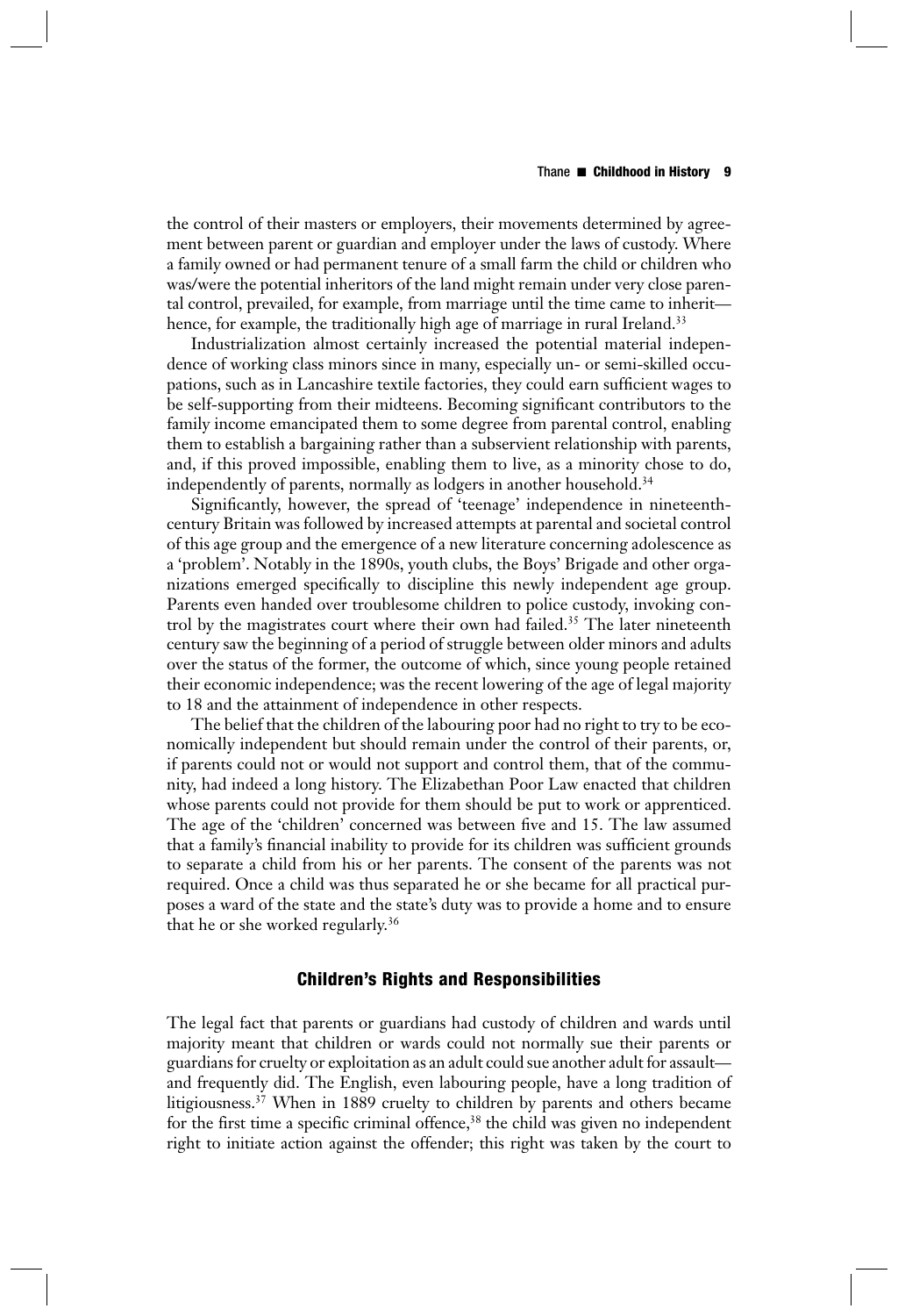intervene, in the interests of the child. This was firmly within a long tradition of the court's assuming the right to protect the child against adult exploitation.

In other respects, the nineteenth century saw an increase in the spheres of life in which the child was assumed not to have equal civil rights with the adult. This was an aspect of the increasing involvement of the law in more areas of the lives of all age-groups, including, for example, divorce, as divorce became legal for the first time in 1857 and the grounds on which it could be obtained were gradually extended thereafter.<sup>39</sup>

The reduction in legally permissible hours of work and the regulation of work conditions, first for pauper children, mainly orphans, then for all working children, first in textiles, later in other factories, workshops and other forms of work, began in 1802. It progressed fastest in the second half of the nineteenth century, the period in which publicly financed education for working-class children also rapidly expanded, becoming compulsory to the age of 12 or 13 in 1880.<sup>40</sup> The introduction and spread of compulsory education was closely associated with the increasing technological sophistication of the economy, requiring a more educated work force, and the extension of voting rights to more working people, necessitating an educated electorate.41

Also in the second half of the nineteenth century and especially from the 1880s there were other moves to remove children from the full rigours of adult life. The age of criminal responsibility remained where it had been, at seven. This meant that in the early nineteenth century children above that age could be, and from time to time were, hanged, imprisoned and transported equally with adults, although lack of 'full knowledge' could still successfully be pleaded on behalf of children aged seven to 14. The passionate convictions of philanthropists, its, such as Mary Carpenter that such treatment was harsh and brutalizing led to demands both to improve the prison conditions of adults and to remove children first from adult forms of punishment then from the processes of law deemed suitable only for adults. This process was completed in the Childrens Act 1908, which separated the judicial and punitive processes concerning adults and children under 14.42 A succession of statutes since the Infant Life Protection Act 1872, culminating in the Children and Young Persons Act 1969 and the Childrens Act 1975,<sup>43</sup> have striven to protect children from neglect and ill-treatment by parents and guardians and to provide, where it was thought necessary, alternative forms of care. However at no time was it thought necessary to give children independent voices in such proceedings, or access to legal representation. Only in the past ten years has this become an issue.<sup>44</sup>

No legal questions arose concerning the custody of children in cases of marriage break-up before 1839. Before 1839 children were automatically in the custody of a living father. The Custody of infants Act (1839) gave the Court of Chancery the right to grant to the mother custody of a child under seven. The 'fitness' of the father or mother was the Court's chief concern in such cases.<sup>45</sup> This continued to be so until 1873 when the maternal right to custody was extended to the age of 16.46 Custody remained thereafter a question to be decided among mother, father and the court.

The later nineteenth century saw a number of decisive moves to protect poorer children from adult work, legal processes, and adult cruelty and from some of the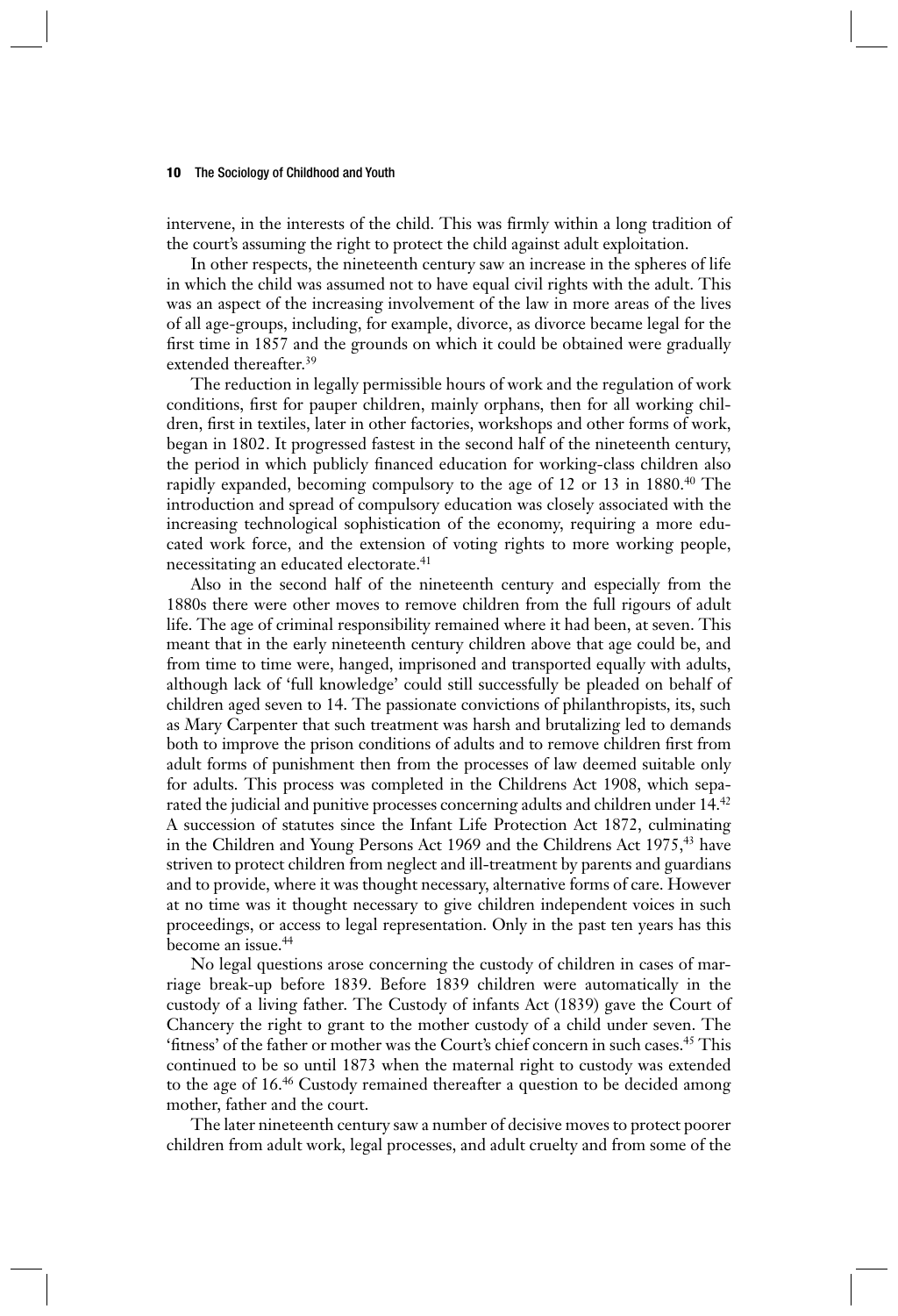## Thane ■ **Childhood in History 11**

worst effects of adult poverty, and many more followed throughout the first half of the twentieth century.<sup>47</sup> They were motivated both by philanthropy and, from the later years of the nineteenth century, by increasing recognition of the importance for Britain's economic and military success and internal stability of maximizing the physical and mental health of growing generations. Since these motives gave at least as much emphasis to the needs of the state as to the needs and rights of children such protective legislation tended to place important decisions concerning children in the hands of parents and/or the state rather than to provide the child with means of representation or any share in the decisions. Such moves can again be seen as extensions of the age-old right claimed by the state (once personified by the sovereign) to intercede on behalf of more vulnerable citizens.<sup>48</sup>

The fact that children were younger, physically weaker and had less knowledge of the world than older people made them vulnerable to adult authority even in medieval times, and the courts do not appear in practice to have had a high opinion of the capacity of minors to speak for themselves. The modern situation in which the welfare of a minor is regarded as a matter to be settled among parents or guardians and the state has a long history.

# **Changing Attitudes Towards Children**

Hence, although there have been significant historical changes in the experience of and attitudes to children, described by Ariès and others, as regards certain aspects of childhood, notably the subordination of children by the law, there has been much less long-term change. Considerable confusion has arisen in this matter, largely due to misunderstanding of Ariès's purpose. He detached and documented a number of important and real changes in attitudes to and treatment of children. He was not attempting a total history of the relations between adults and children; it is mistaken to generalize from his discovery that in certain respects the lives of adults and of children in the past were similar, to the assumption that they were in all respects the same, still less to conclude that past similarities, even where they exist, can necessarily be revived in the very different culture of the present.

Some confusion has perhaps arisen between the history of the actual subordination of children and the intellectual history of attitudes to childhood. The spread of the desire for knowledge of the secular world from the Reformation onwards incorporated the desire to explain and justify social relations, including those between children and adults. From the seventeenth century there was increased interest in the child as the object of scientific enquiry. Both these explanations, and the actual treatment of minors past the age of infancy, have been closely affected by cultural and economic changes.

Explanations have an importance of their own since they influence the practices whereby the control of children operates. Sixteenth- and seventeenth- century Calvinism emphasized infant depravity, arguing that children were doomed to sin and evil unless controlled by the parents. This historically new conception was important because it introduced the notion that children were psychologically and morally different from adults. It sanctioned strict adult control of children, at least in the higher social classes with access to such ideas. This is discernible in the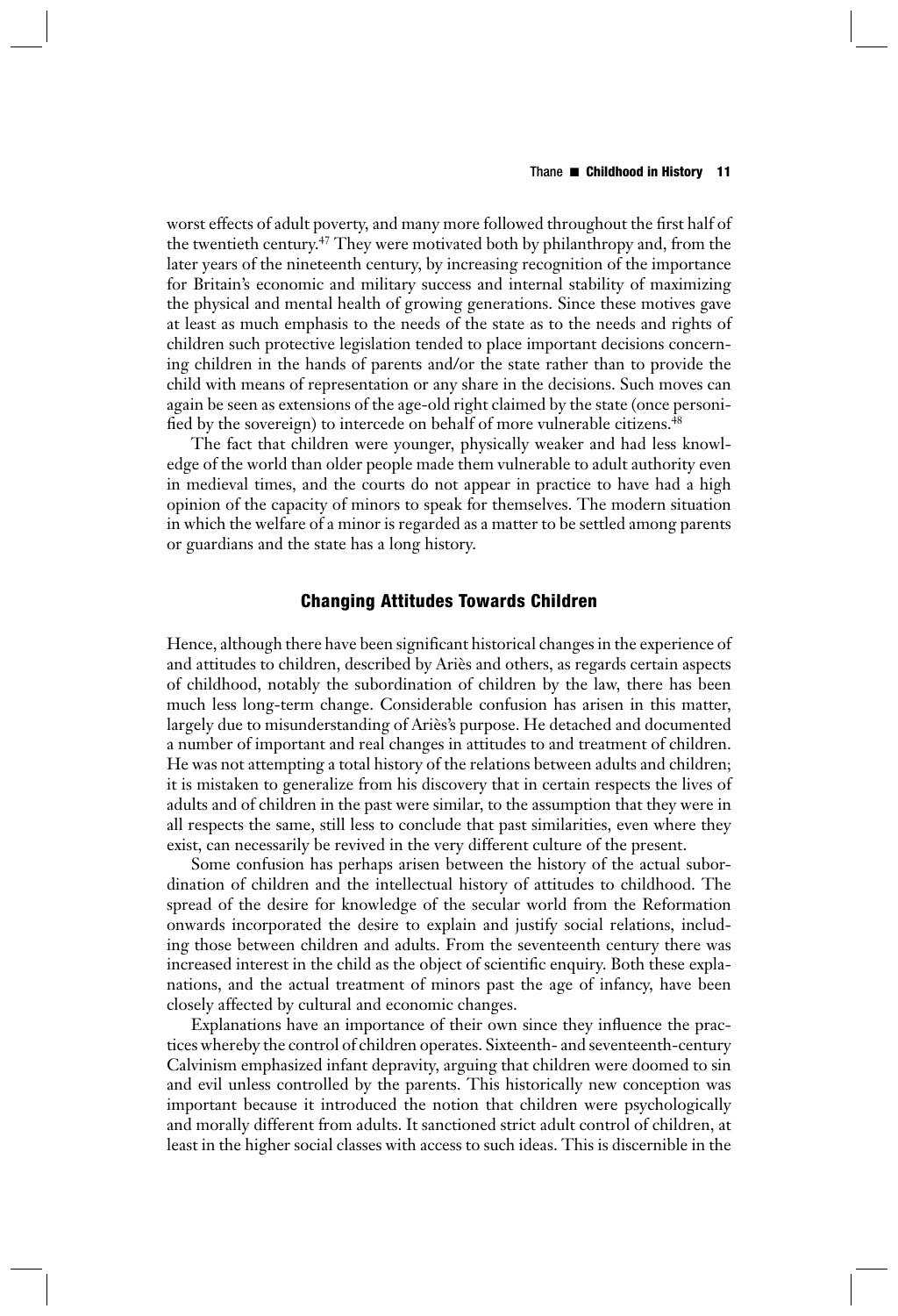post-Reformation period in the formal, rather distant relations between parents and children.49

The decline of Calvinism in Britain in the late seventeenth and eighteenth centuries loosened the control of such ideas. However, the notion of children as different remained. They were seen, however, not as innately depraved but as innocent and ignorant. John Locke argued that children's minds were *tabula rasa,*  to be filled in by experience or education, a notion which once more placed the onus upon adults to create good and intelligent human beings from their children. The eighteenth-century Enlightenment reinforced this approach by emphasizing the capacity of the human mind to develop in increasing rationality, assuming the essential ignorance of children. In his variation on this theme, Rousseau argued that children were essentially innocent and innately good but were corrupted by society as they grew up. He advocated changed social arrangements which would enable individuals to retain this innate goodness throughout life.

These changing attitudes in the eighteenth century led to a shift, again among the higher classes, away from strict parental control towards closer more affectionate relationships between adults and the innocent child. It was no longer believed to be necessary to exorcize demons, rather to nurture and to educate in order to encourage the emergence of a rational and humane adult.<sup>50</sup> Such ideas survived into the nineteenth century in Britain but faced competition from the revival of Protestantism in a variety of forms, with its dual emphasis upon education and control. The insecurities of the competitive bourgeois world also led to a reassertion of parental, and especially of paternal, authority within the family and of a revival of more formal parent-child relationships initially among the growing bourgeoisie, which then spread to other strata.

This continuing subordination of children was justified by Protestant theology among those who accepted it, by non-theological conceptions among the increasing numbers who, in the nineteenth century, did not. One influence of Darwinian evolutionism was the generalization of evolutionist conceptions to all forms of life, including human life. Just as 'primitive' races were believed to be further down the evolutionary scale than those of western Europe, so were children lower than adults and were shaped by their environment. Again, though in a new way, it was emphasized that human beings were not born complete and unchanging into the world bur were formed by their experiences. Hence they could become full members of society only when this experience was complete. The assumption that at a definable stage it was completed went unchallenged.

The major post-Darwinian secular justification of the differentness of childhood has come from psychology, with its development as a distinct sphere of intellectual activity from the late nineteenth century. In their different ways, psychoanalysts since Freud, and developmental psychologists since Piaget have emphasized the importance of childhood and its differentness, in that the child is believed not to have obtained a level of adult competence. This was defined by Frend as 'the genital, heterosexual adult, parent to children, with a place in the occupational world'; by Piaget as the achievement of 'formal operational thinking—the ability to think hypothetically and abstractly'.<sup>51</sup>

The many problems and conflicts in child psychology are discussed elsewhere in this book.52 To the historian they appear as further links in the long chain of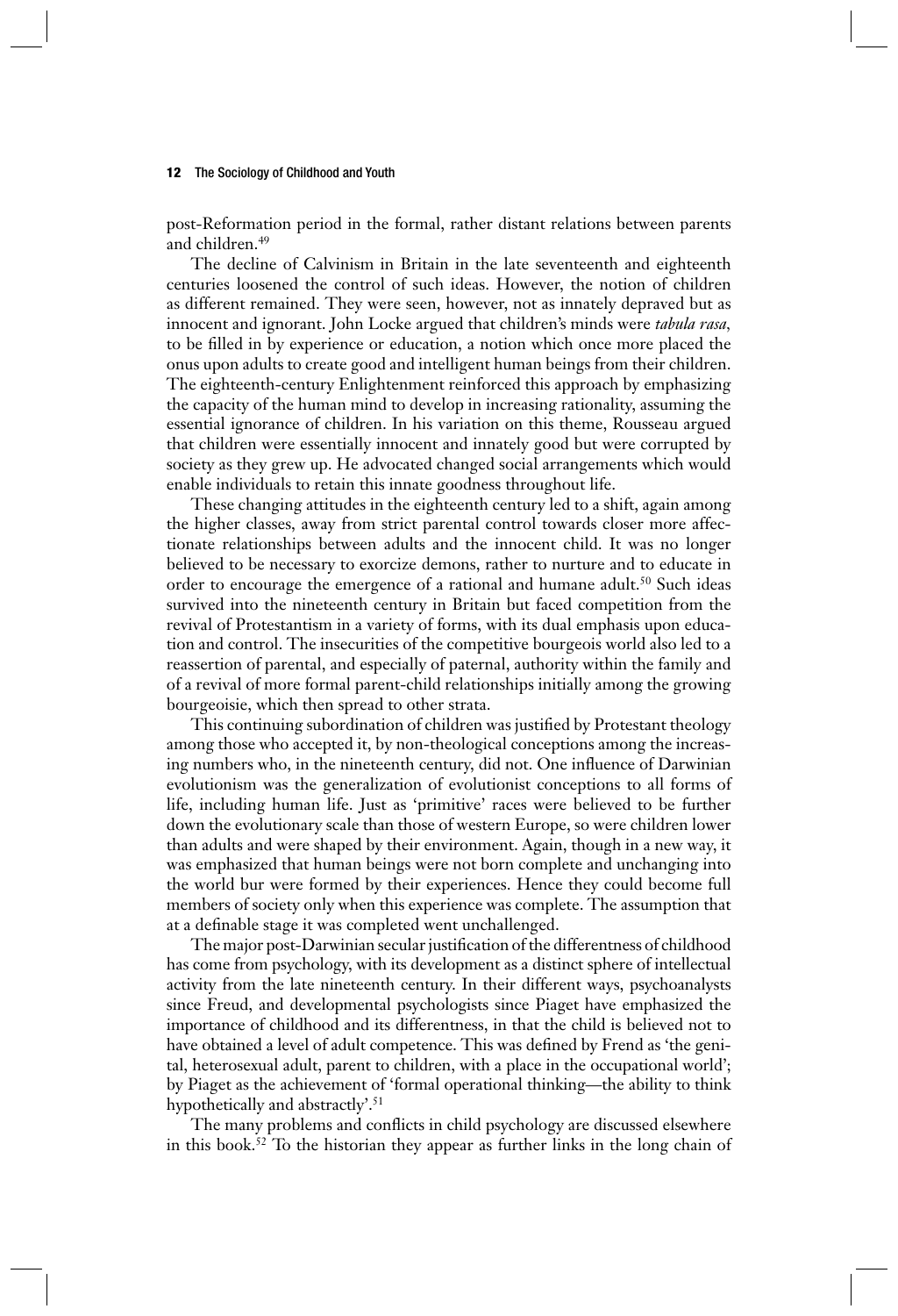adult justification of the subordination of the child to adult control. Yet like their intellectual predecessors in the consideration of childhood they both reflect and reinforce contemporary cultural preoccupations. Early twentieth-century preoccupation with the need to rear children to be mentally as well as physically fitadults, led to the gradual withdrawal of orphaned and other children from large institutions first into smaller 'scattered home' institutions, and then in the 1920s and 1930s to preference for foster care over any form of institutional care.<sup>53</sup>

Children from the 1880s were protected from the cruelty and neglect of adults. The definition of 'neglect' gradually widened until Bowlby in the 1950s achieved wide currency for the belief that the definition covered almost everything other than full-time maternal care during at least the first five years of life.<sup>54</sup> The beliefs of doctors and psychiatrists have influenced the treatment of children by the law, by parents and by social services, as the beliefs of clerics influenced such treatment in the seventeenth century.

It is extremely doubtful whether such changes in ideas can be seen simply as a growth of understanding of the nature of childhood. The confusions and contradictions among psychologists, the clear correspondence between their beliefs and parallel economic and political imperatives renders this implausible. Rather they appear to be one more stage in an age-old wrestling by adults with the real and immensely difficult situation that for many years individuals are highly vulnerable and it is highly uncertain at what age anyone can act as a 'free' agent, or at least as an agent no less unfree than most adults; problems that have grown greater in the increasingly complex law-bound modern world.

This is not to say that children cannot or should not participate far more fully than at present in decisions closely affecting their own lies; rather that history offers no grounds for optimism that rapid change is easily attainable. History, however, is still taking place. In certain aspects childhood and adulthood are still changing. The age of majority has recently fallen. Children again dress like adults. Education is spreading further into what is, by any definition, adult life. Microprocessors may so transform the economy as to make the lives of many adults as well as of children once more dependent upon the work of others. But, as we have seen, continuity in history is sometimes more striking than change and certain institutions and relationships are remarkably resistant to change.

## **Notes**

- 1 P. Ariès, 1973.
- 2 *Ibid* p. 8.
- 3 *Ibid* p. 125.
- 4 *Ibid* p. 396.
- 5 K. Thomas, 1976.
- 6 J. H. Plumb, 1975.
- 7 *Ibid* and J. H. Plumb, 1973.
- 8 Ariès, *op cit.,* p*.* 323.
- 9 L. Stone, 1977.
- 10 J. M. Tanner, 1965.
- 11 Martin Hoyles (ed.), 1979.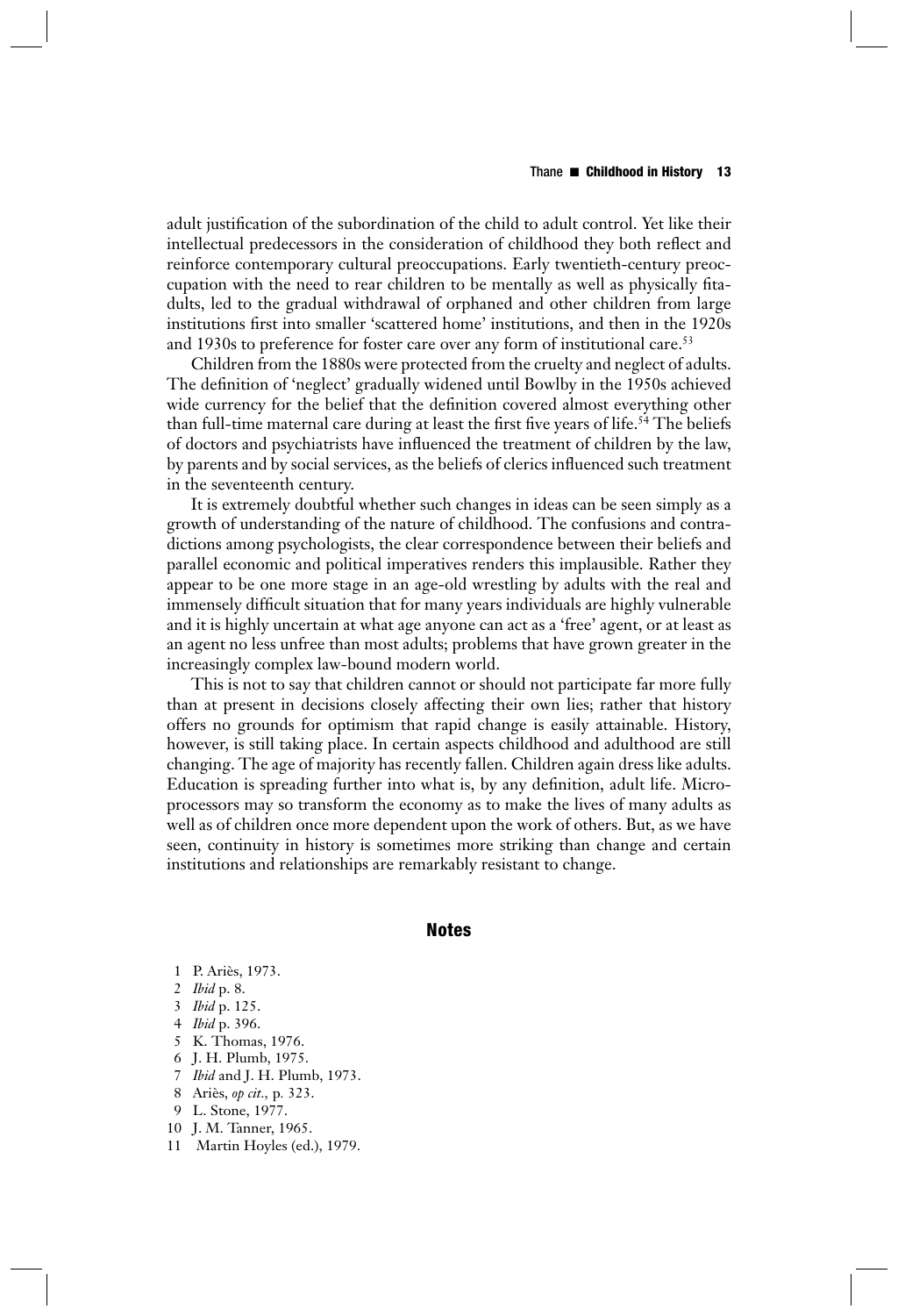- 12 W. Holdsworth, 4th edn. 1936, p. 98.
- 13 *Ibid.*
- 14 F. Pollock and F. W. Maitand, Vol. 2., 1968, p. 436.
- 15 *Ibid.* Vol. 1. p. 318.
- 16 *Ibid.* Vol. 1. pp. 318–26. Holdsworth, *op. cit.,* Vol. 3, 4th edn. pp. 61–4.
- 17 Holdsworth, op. *cit*., Vol 3, p. 63.
- 18 Pollock and Maitland, *op. cit.,* Vol. 2. pp. 436–9.
- 19 *Ibid* p. 439.
- 20 Holdsworth, *op*. *cit*., Vol. 3, pp. 510-11.
- 21 1259 Provisions of Westminster; 1267 Statutes of Maslborough. Pollock and Maitland, *op*. *cit*., Vol. 1. p. 322.
- 22 Pollock and Maitland, *op. cit.,* Vol. 2. pp. 439–42. Holdsworth, *op., cit.,* Vol. 3. pp. 510–19.
- 23 R. H. Graveson and F. R. Crane, 1857, pp. 63.
- 24 Holdsworth, *op. cit*., Vol. VI. 1st edn., p. 648.
- 25 Pollock and Maitland, *op. cit.,* Vol. 2. pp. 444–45 A. K. R. Kiralfy, 1962, p. 640.
- 26 Marriage Act 1823 (4 Geo 4 c 76). Marriage Act 1949 (12, 13, and 14 Geo. 6c 76).
- 27 Graveson and Crane, *op. cit*., pp. 68–9. 1873 Judicature Act (36 and 37 Vict. c. 66). 1886 Guardianship of Infants Act (49 and 50 Vict. c 27).
- 28 See page 00.
- 29 Holdsworth, *op, cit.,* Vol. 3. p. 372.
- 30 *Ibid.,* Vol. IX (1st edn.). p. 188.
- 31 L. A. Tilly and J. W. Scott, 1978.
- 32 P. Laslett, 1975.
- 33 M. Anderson, 1971.
- 34 *Ibid.*
	- Tilly and Scott, *op*. *cit*.
- 35 J. R. Gillis, 1974.
- 36 R. H*.* Tawney and E. Power, vol. II. 1924. 'An Acte for the Punishement of Vacaboodes and for Releif of the Poore and Impotent' 1572 (14 Elizabeth 1 c 5). 'An Acte for the setting of the Poore on Worke and for the Avoyding of Ydlenes' 1576 (18 Elizabeth 1 c 3). 'An Acte for the Reliefe of the Poore' 1597 (39 Elizabeth 1 c 3).
- 37 Q. R. Quaife, 1979, Ch. 1.
- 38 Prevention of Cruelty to and Protection of Children Act, 1889 (52 and 53 Vict. 44). J. Heywood, 1959, pp. 101, 104.
- 39 Marrimonial Causes Act, 1857 (20 and 21 Vict. c 85). Matrimonial Causes Act, 1859 (22 and 23 Vict. c 61). Matrimonial Causes Act, 1886 (29 and 30 Vict. c 32). Matrimonial Causes Act, 1878 (41 and 42 Vict. c 19). Matrimonial Causes Act, 1884(47 and 48 Vict, c 68). Matrimonial Causes Act, 1907 (7 Edw 7 12). O. R. MacGregor, 1957. Graveson and Crane, *op. cit.,* Ch. 2.
- 40 I. Pinchbeck and M. Hewitt, Vol. 2. 1973.
- 41 P. W. Musgrave, 1968.
- 42 Pinchbeck and Hewitt, *op. cit.*
- J. Manton, 1976.
	- J. Heywood, *op. cit.,* Ch. 6–8, 12.